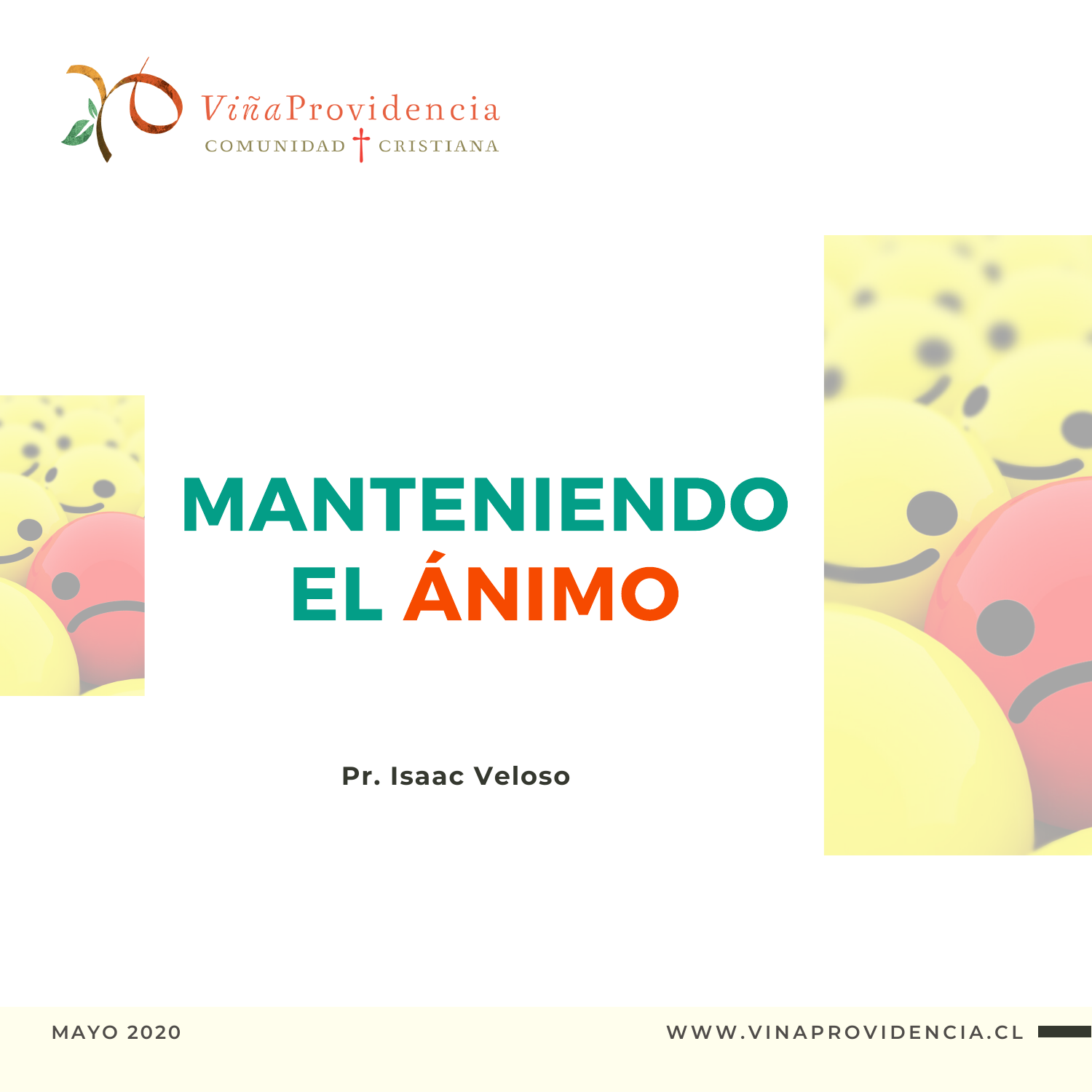



#### MI CARNE Y MI CORAZÓN DESFALLECEN; MAS LA ROCA DE MI CORAZÓN Y MI PORCIÓN ES DIOS PARA SIEMPRE.

- SALMO 73:26 VRV 60 -

**PR. ISAAC VELOSO WWW. V I N A P R O V I D E N C I A . C L**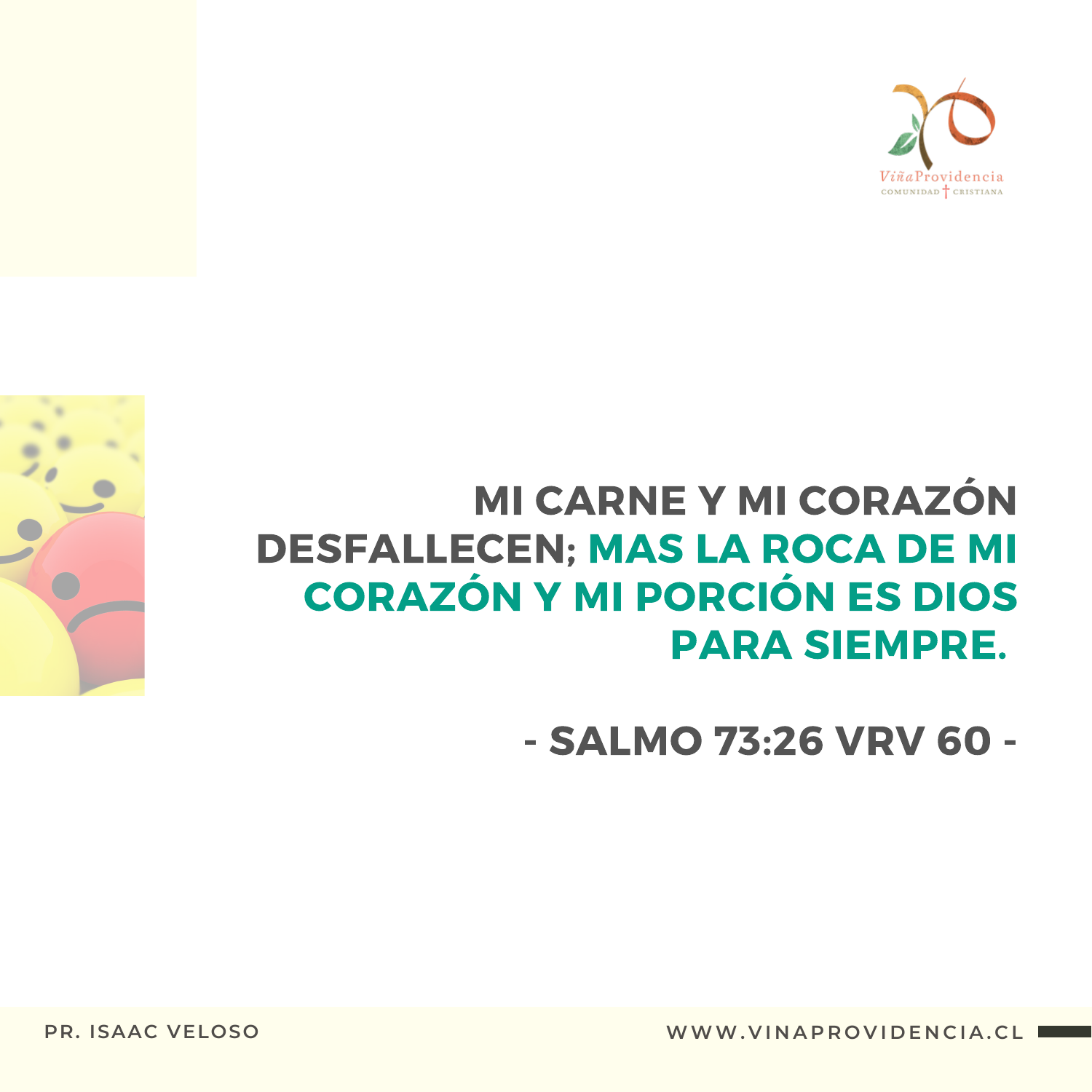

# INTRODUCCIÓN

#### UNA DE LAS ARMAS FAVORITAS DE SATANÁS CONTRA LOS CREYENTES, ES EL DESÁNIMO, Y UTILIZA ESTE SENTIMIENTO PARA HACERNOS PERDER LA MOTIVACIÓN, SENTIDO Y PROPÓSITO EN LO QUE HACEMOS.

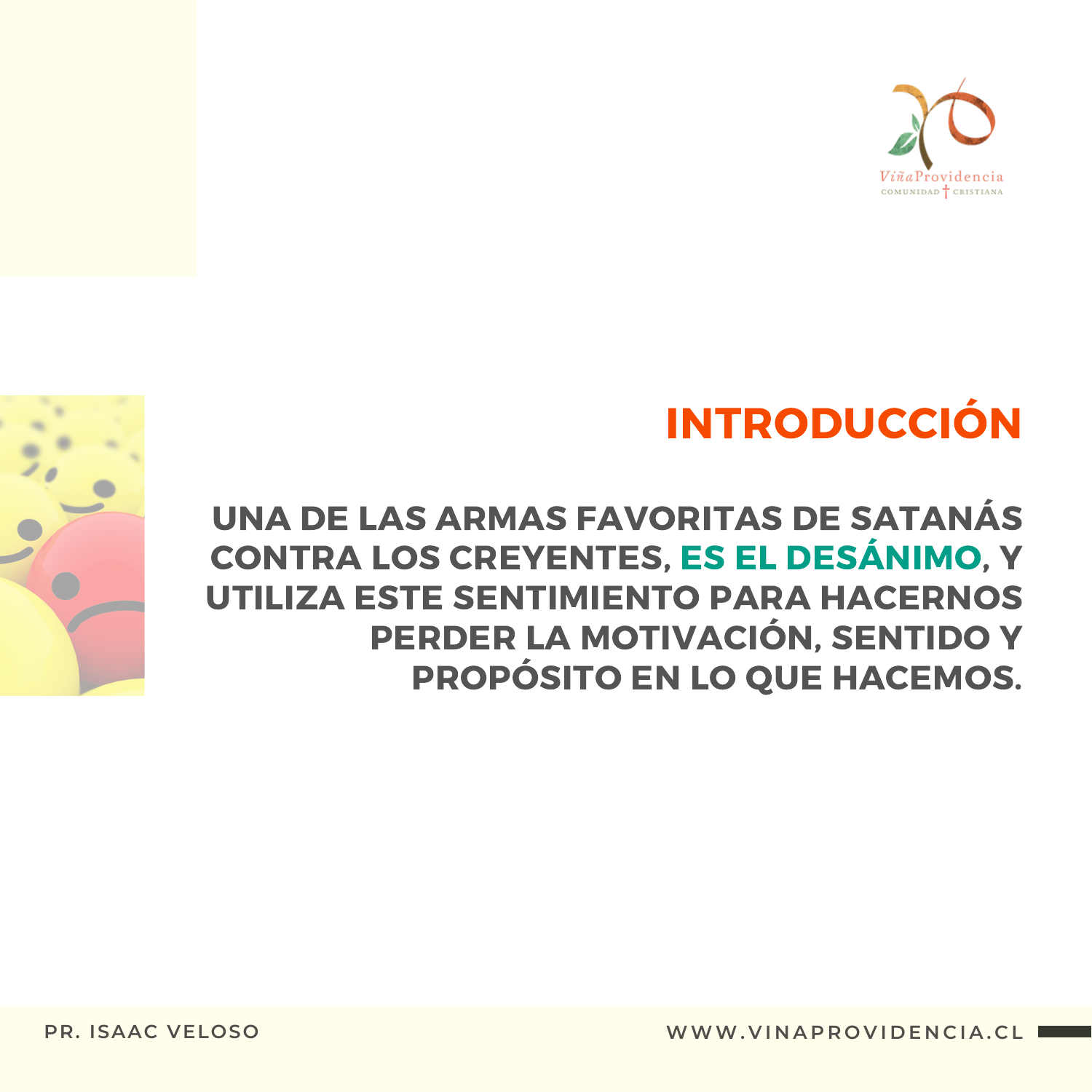

# 1. EL SEÑOR TRAE NUEVO ÁNIMO

CUANDO MI CARNE Y CORAZÓN DESFALLECE, EL TRAE UN NUEVO ORDEN.

SALMOS 19:7A NOS DECLARA:

LA LEY DEL SEÑOR ES PERFECTA: INFUNDE NUEVO ALIENTO. (NVI)

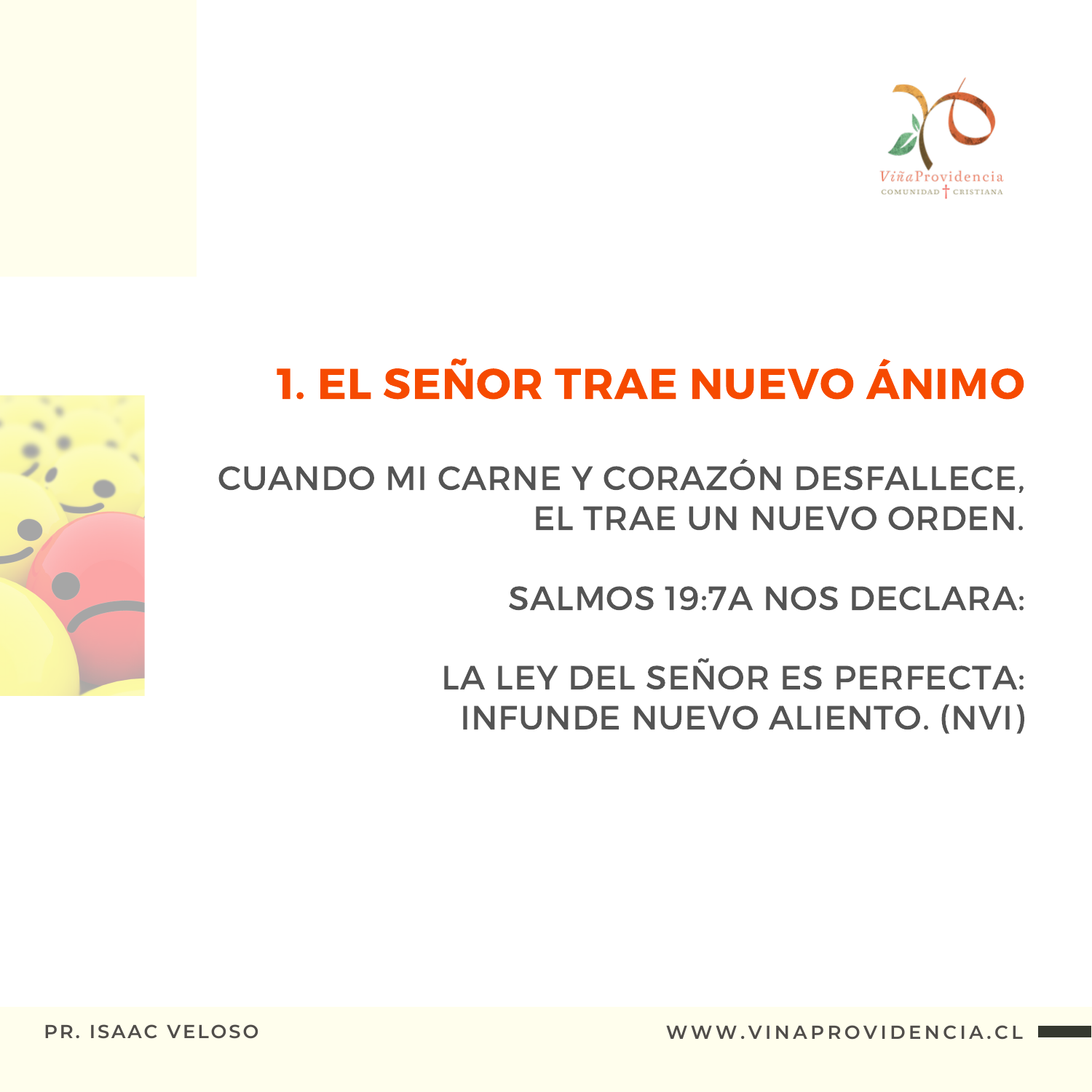

### 2. EL SEÑOR TRAE DESCANSO Y NOS RESTAURA.



SALMOS 23:1-3 NOS DICE:

EL SEÑOR ES MI PASTOR, NADA ME FALTA; EN VERDES PASTOS ME HACE DESCANSAR. JUNTO A TRANQUILAS AGUAS ME CONDUCE; ME INFUNDE NUEVAS FUERZAS. ME GUÍA POR SENDAS DE JUSTICIA POR AMOR A SU NOMBRE. (NVI)

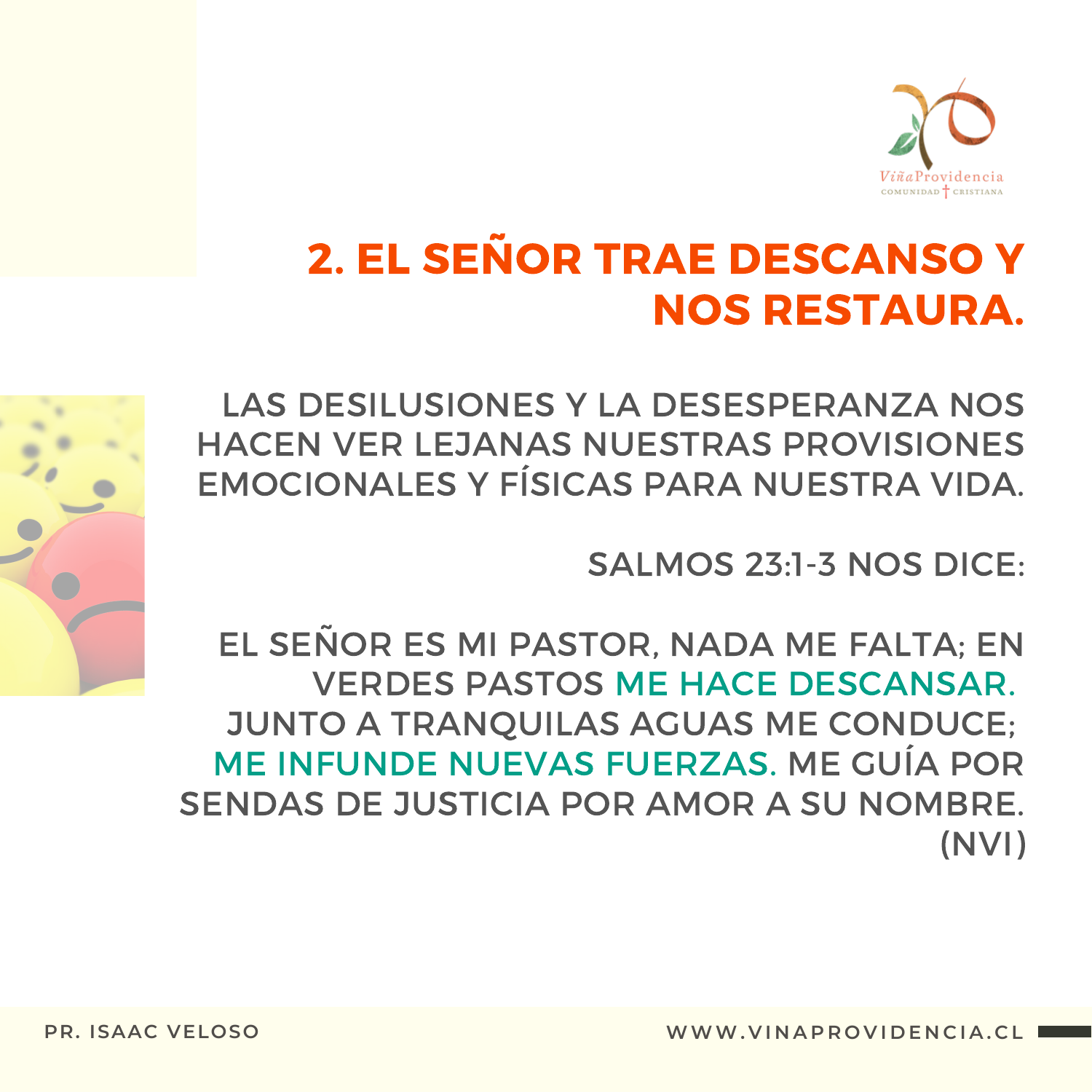

## 3. EL SEÑOR ES NUESTRA ESPERANZA, Y QUITA NUESTRA AFLICCIÓN.

SI DIOS CONVIRTIÓ NUESTRO LAMENTO EN BAILE, ¿POR QUÉ ESTOY AFLIGIDO?

SALMOS 42:5 NOS DICE:

¿POR QUÉ ESTOY DESANIMADO? ¿POR QUÉ ESTÁ TAN TRISTE MI CORAZÓN? ¡PONDRÉ MI ESPERANZA EN DIOS! NUEVAMENTE LO ALABARÉ, ¡MI SALVADOR Y MI DIOS!



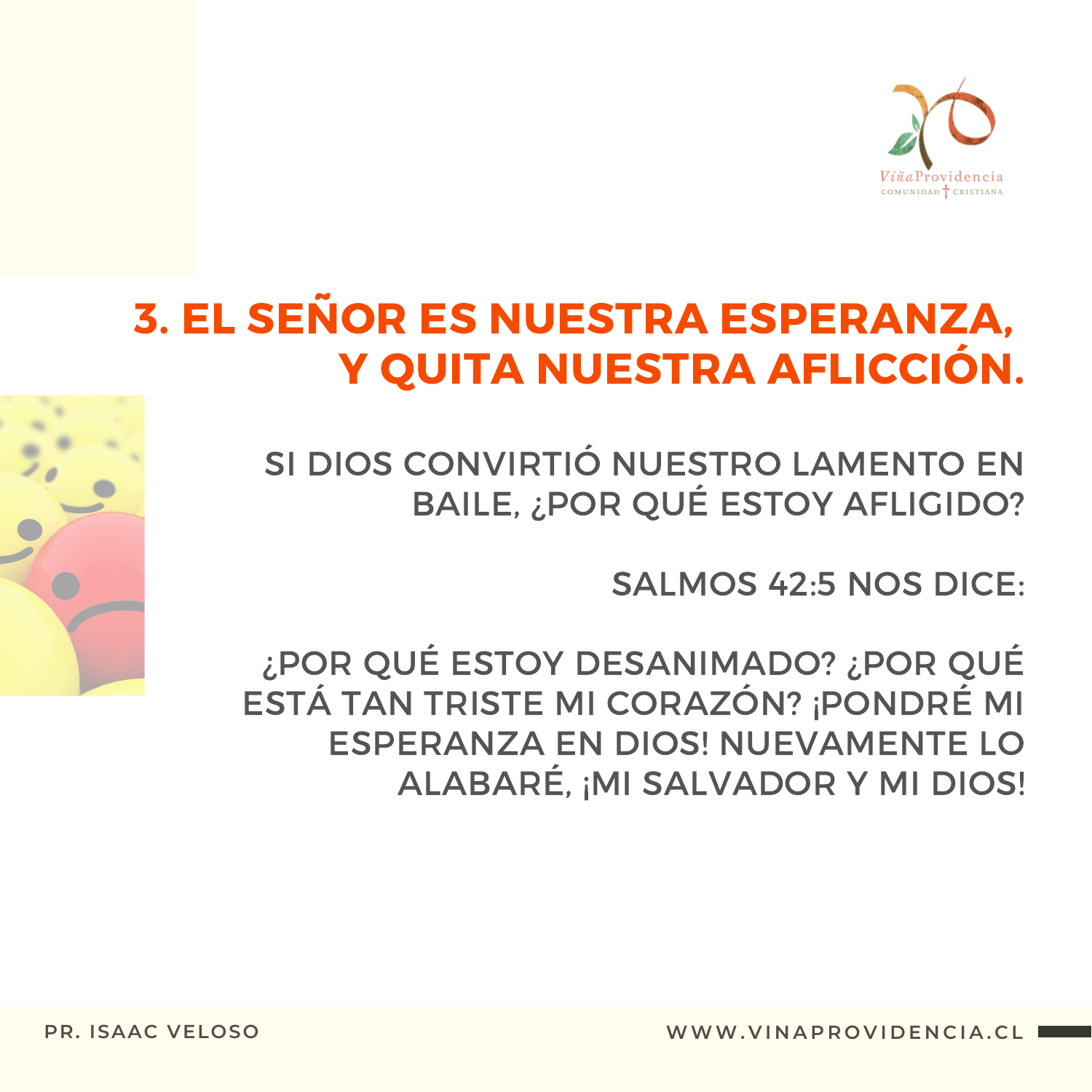



NADA A TU ALREDEDOR DETERMINA TU FUTURO, SÓLO DIOS ES TU PORCIÓN.

A TI, SEÑOR, TE PIDO AYUDA; A TI TE DIGO: «TÚ ERES MI REFUGIO, MI PORCIÓN EN LA TIERRA DE LOS VIVIENTES». - SALMOS 142:5 NVI -